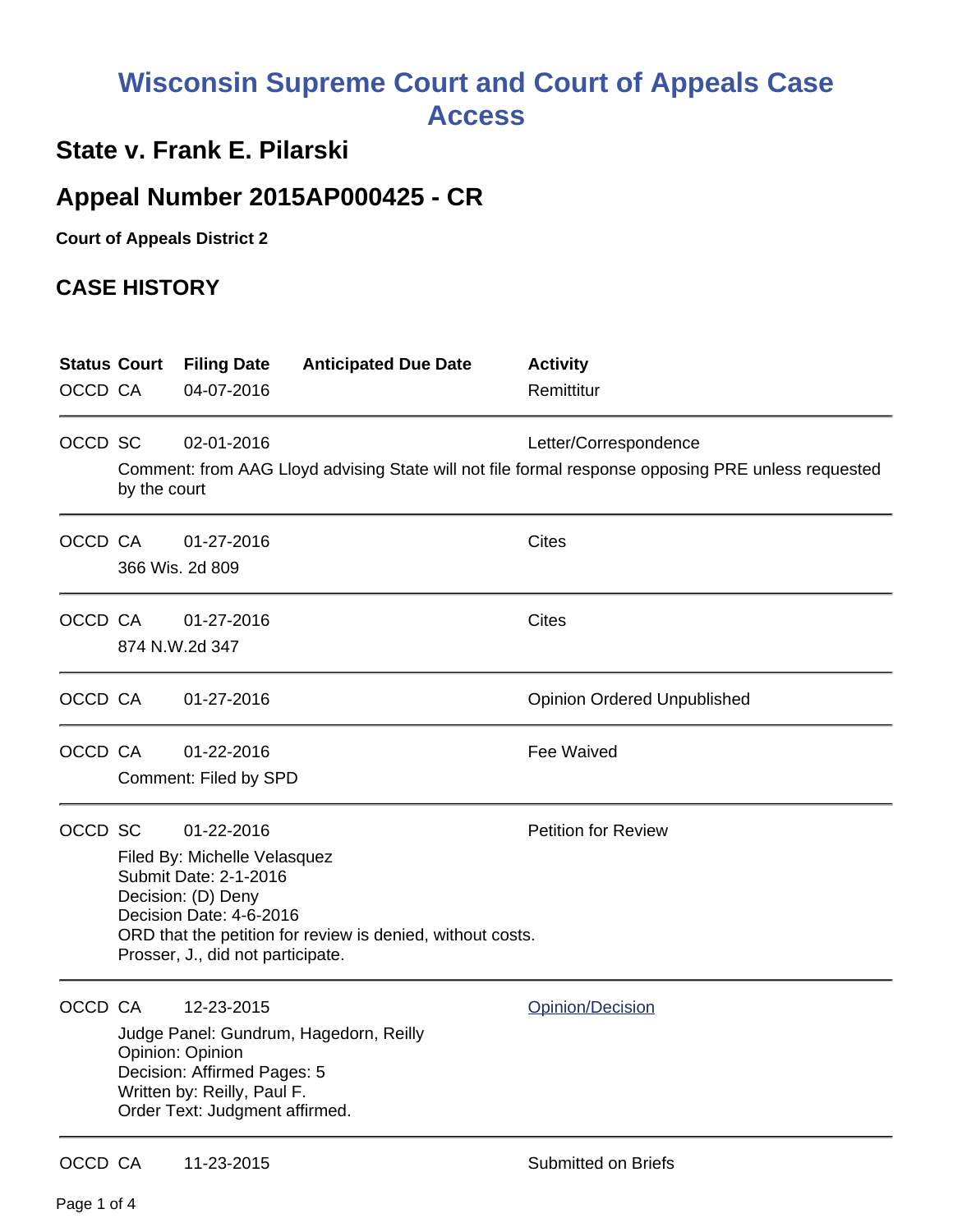| OCCD CA |                                                                                                                                                                                                                                     | 10-13-2015                                                                                                                                                                                                                                                                                                        | <b>Briefs Received At State Law Library</b>                                                                                        |  |
|---------|-------------------------------------------------------------------------------------------------------------------------------------------------------------------------------------------------------------------------------------|-------------------------------------------------------------------------------------------------------------------------------------------------------------------------------------------------------------------------------------------------------------------------------------------------------------------|------------------------------------------------------------------------------------------------------------------------------------|--|
| OCCD CA |                                                                                                                                                                                                                                     | 10-01-2015                                                                                                                                                                                                                                                                                                        | Record and Briefs Sent to District 2                                                                                               |  |
| OCCD CA | <b>Comment: BRY</b>                                                                                                                                                                                                                 | 10-01-2015                                                                                                                                                                                                                                                                                                        | Certificate of Filing by Mail                                                                                                      |  |
| OCCD CA |                                                                                                                                                                                                                                     | 09-29-2015                                                                                                                                                                                                                                                                                                        | <b>Reply Brief</b><br><b>Reply Brief</b>                                                                                           |  |
|         |                                                                                                                                                                                                                                     | Filed By: Michelle Velasquez                                                                                                                                                                                                                                                                                      |                                                                                                                                    |  |
| OCCD CA | Motion to Extend Time<br>09-21-2015<br>Filed By: Michelle Velasquez<br>Submit Date: 9-22-2015<br>Decision: (G) Grant<br>Decision Date: 9-22-2015<br>ORD motion granted, time extended to 9/29/15.<br>See BRY event due on 9-29-2015 |                                                                                                                                                                                                                                                                                                                   |                                                                                                                                    |  |
| OCCD CA |                                                                                                                                                                                                                                     | 09-03-2015                                                                                                                                                                                                                                                                                                        | Brief of Respondent(s)<br><b>Brief of Respondent</b>                                                                               |  |
|         |                                                                                                                                                                                                                                     | Filed By: Katherine Lloyd                                                                                                                                                                                                                                                                                         |                                                                                                                                    |  |
| OCCD CA |                                                                                                                                                                                                                                     | Motion to Extend Time<br>08-19-2015<br>Filed By: Katherine Lloyd<br>Submit Date: 8-20-2015<br>Decision: (G) Grant<br>Decision Date: 8-21-2015<br>ORD that the time for the respondent to file its respondent's brief is extended to 9/4/15. See Wis. Stat.<br>Rule 809.82(2)(a).<br>See BRS event due on 9-4-2015 |                                                                                                                                    |  |
| OCCD CA | $809.82(2)(a)$ .                                                                                                                                                                                                                    | Motion to Extend Time<br>07-30-2015<br>Filed By: Katherine Lloyd<br>Submit Date: 7-30-2015<br>Decision: (G) Grant<br>Decision Date: 8-3-2015<br>ORD that the time for the respondent to file its brief is extended to August 20, 2015. See Wis. Stat. Rule<br>See BRS event due on 8-20-2015                      |                                                                                                                                    |  |
| OCCD CA |                                                                                                                                                                                                                                     | 06-30-2015<br>Filed By: Katherine Lloyd<br>Submit Date: 7-1-2015<br>Decision: (G) Grant<br>Decision Date: 7-2-2015                                                                                                                                                                                                | Motion to Extend Time<br>ORD that the time for the respondent to file its respondent's brief is extended to 8/5/15. See Wis. Stat. |  |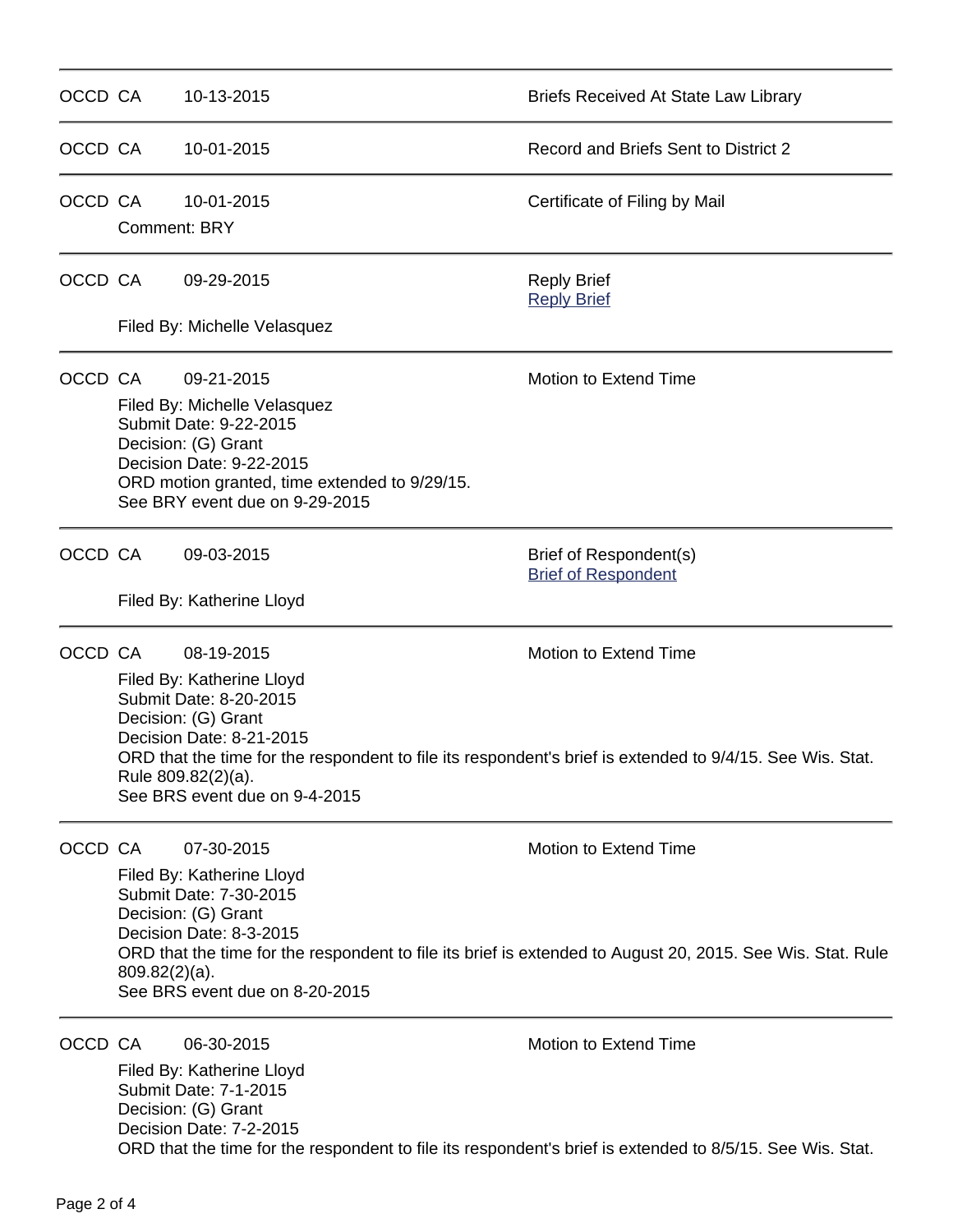| OCCD CA |                                                     | 06-04-2015                                                                      | <b>Attorney Change</b>                                                                                       |  |  |  |  |
|---------|-----------------------------------------------------|---------------------------------------------------------------------------------|--------------------------------------------------------------------------------------------------------------|--|--|--|--|
|         |                                                     | Comment: AAG Katherine D. Lloyd for State per letter notice of appearance       |                                                                                                              |  |  |  |  |
| OCCD CA |                                                     | 06-04-2015                                                                      | <b>Rejected Electronic Document</b>                                                                          |  |  |  |  |
|         |                                                     | further action is required.                                                     | Comment: Brief of Appellant; This efile is incomplete. A proper efile has already been accepted. No          |  |  |  |  |
| OCCD CA |                                                     | 06-04-2015                                                                      | Certificate of Filing by Mail                                                                                |  |  |  |  |
|         |                                                     | Comment: BAP                                                                    |                                                                                                              |  |  |  |  |
| OCCD CA |                                                     | 06-02-2015                                                                      | Brief & Appx of Appellant(s)<br><b>Brief of Appellant</b>                                                    |  |  |  |  |
|         |                                                     | Filed By: Michelle Velasquez                                                    |                                                                                                              |  |  |  |  |
|         |                                                     | Comment: Appx to Brief of Appellant(s)                                          |                                                                                                              |  |  |  |  |
| OCCD CA |                                                     | 05-18-2015<br>Filed By: Michelle Velasquez                                      | Motion to Extend Time                                                                                        |  |  |  |  |
|         |                                                     | Submit Date: 5-19-2015<br>Decision: (G) Grant                                   |                                                                                                              |  |  |  |  |
|         |                                                     | Decision Date: 5-20-2015                                                        | ORD that the time for the appellant to file his appellant's brief is extended to 6/2/15. See Wis. Stat. Rule |  |  |  |  |
|         |                                                     | $809.82(2)(a)$ .<br>See BAP event due on 6-2-2015                               |                                                                                                              |  |  |  |  |
|         |                                                     |                                                                                 |                                                                                                              |  |  |  |  |
| OCCD CA |                                                     | 04-08-2015                                                                      | <b>Sealed Documents</b>                                                                                      |  |  |  |  |
|         |                                                     | <b>Comment: 30-34</b>                                                           |                                                                                                              |  |  |  |  |
| OCCD CA |                                                     | 04-08-2015                                                                      | <b>Other Papers</b>                                                                                          |  |  |  |  |
|         |                                                     | Comment: CRS: previously filed transcripts mailed to AG 4/6/15; CR Kathy Redlin |                                                                                                              |  |  |  |  |
| OCCD CA |                                                     | 04-08-2015                                                                      | Record                                                                                                       |  |  |  |  |
|         |                                                     | Comment: 1-2 to 48-1                                                            |                                                                                                              |  |  |  |  |
| OCCD CA |                                                     | 03-13-2015                                                                      | <b>Statement on Transcript</b>                                                                               |  |  |  |  |
|         | Filed By: Michelle Velasquez<br>Status: Prev. Filed |                                                                                 |                                                                                                              |  |  |  |  |
| OCCD CA |                                                     | 03-04-2015                                                                      | Notif. Sent-Filing of NAP & Ct. Record                                                                       |  |  |  |  |
| OCCD CA |                                                     | 03-04-2015                                                                      | Fee Waived                                                                                                   |  |  |  |  |
|         |                                                     | <b>Comment: SPD</b>                                                             |                                                                                                              |  |  |  |  |